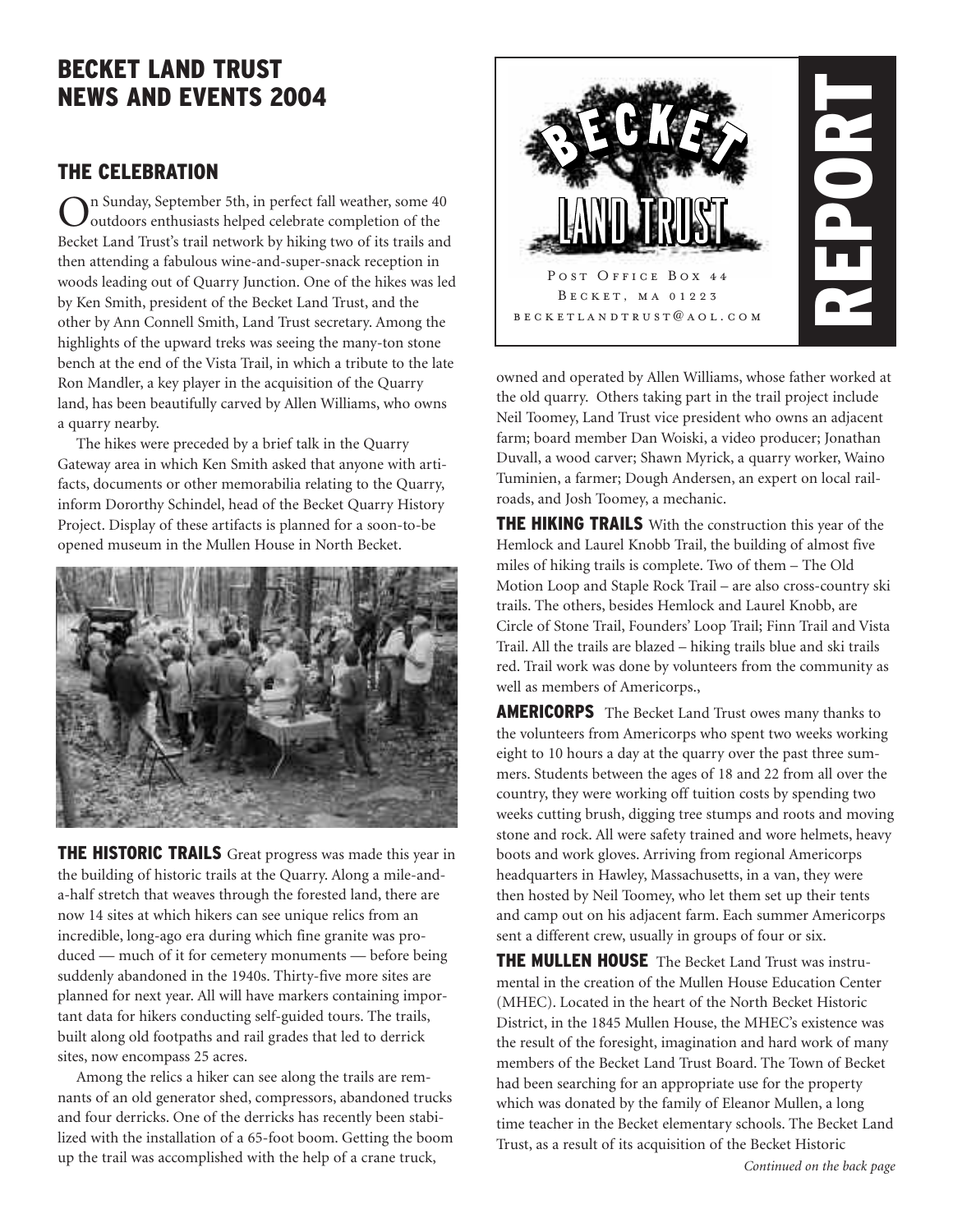### **BECKET LAND TRUST HISTORIC QUARRY MUSEUM UPDATE 2004**

*by Dorothy Napp Schindel, Coordinator of Historic Interpretation*

We are very happy to be approaching the completion of the first phase of our Self Guided Historic Walk. This initial portion of the walk will be comprised of 12 - 14 interpretive stations designed to acquaint visitors with a brief history of the quarry and its operations, while at the same time enabling them to follow a designated route for study of representative objects of interest and relevance to the site. Specific objects will be identified and explained along the trail/walk by means of numbered markers and descriptive labels. These signs will be placed atop rough granite posts created by Allen Williams. Formerly known as the Chester-Hudson Quarry, this site was in existence for over 100 years - spanning the Industrial Revolution,

In addition, thanks to clearing work headed by Neil Toomey, visitors will see vistas that had previously been blocked from view, such as the large grout piles on the access path, and artifacts that were hidden in the brush and trees. Importantly, visitors will be able to learn about former fallen derrick sites as well as our main derrick, which is being renovated under the guidance of Neil Toomey and Allen Williams. In addition to the derricks, the tour will include such objects as the Downhaul Ball, the Sullivan Drill, rail grades, pieces of machinery (steam to electric and wood to steel), the Worthington compressor, large grout pan, the generator shed, haul truck, stand pipe, and old motions, among other things.

We are indebted to our funders for making this historic walk possible: Highlands Communities Foundation , Berkshire Taconic Foundation, and Recreational Trails. And we thank



our board members who have worked hard to see this project to fruition, especially those who have been involved in the details of the historic walk. Working with me have been Neil Toomey, Eve Cholmar, Sid Cholmar, Steve Schindel, Allen Metrick (for signage input), and Ann Smith for steadfast work on securing the grants.

At the same time,

we will be moving into our new office and exhibit space at the Mullen House Education Center. Utilization of this new nonprofit organization and facility (presently awaiting renovation), will enable the quarry museum to offer off-site public programming, themed exhibits, and collaborative programs with the Becket Washington School. We will have storage capabilities for artifacts and primary research materials, and a library available for those wishing to do research.

> Please note that we now hold a membership in the Berkshire Visitor's Bureau and have a wonderful brochure, soon to be available throughout the Berkshires. Our office telephone number is (413) 623-2100, e-mail: beckethistoricquarry@ starband.net; mailing address: 12 Brooker Hill Road, Becket, MA 01223. And, thanks to David Stein, we will have a website:

**www.BecketLandTrust.org** Please visit us soon and take part in the varied activities we have to offer.

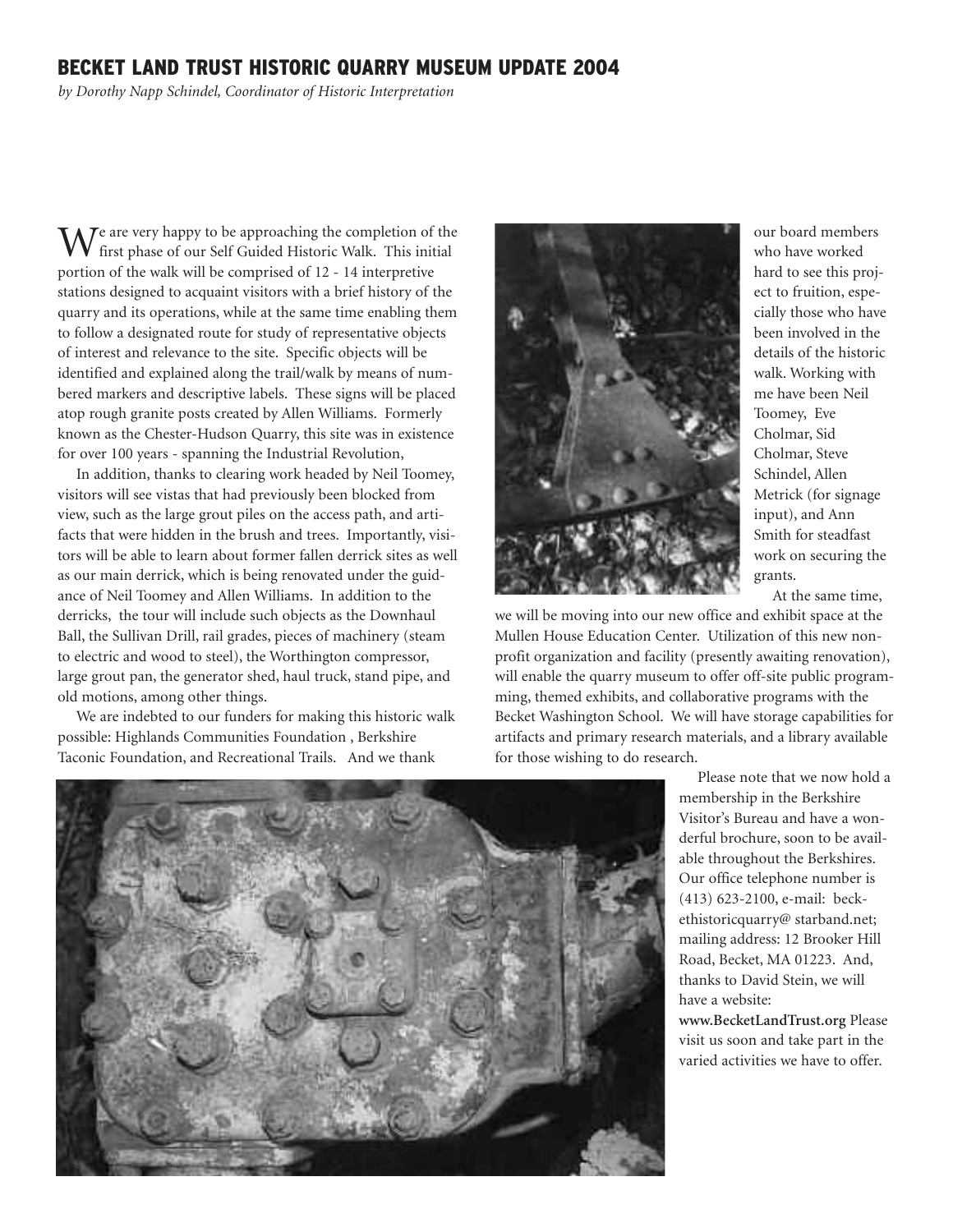### **PRESIDENT'S LETTER** STATE OF THE TRUST

*Ken Smith, President*



As you can see throughout this newslet-<br>ter the Becket Land Trust's accomplishments and scope have continued to evolve. In addition to completing our recreational trail network, we have begun an interpretive historic trail where visitors can learn about traditional quarrying techniques.

Our commitment to being responsible caretakers of the land has prompted us to

undertake combined studies of the flora and fauna on the Historic Quarry and Forest property in order to better understand what we can and should do to encourage and promote a healthy woodland habitat. You can look forward to watching the execution of the management plans and enjoy the fruits of an improved woodstand and home for wildlife. Just as it takes broken eggs to make an omelet, we will be cutting some diseased trees and leaving initially unsightly brush piles. Ultimately this will yield a healthier environment for existing and new members of our wildlife community. It will also provide an opportunity for our membership and the general public to see firsthand the process of responsible forest management and what that means from an economic, environmental and aesthetic perspective.

It is with great pleasure that I am able to announce that the BLT now has office and exhibit space in town. We have a lease with the newly formed Mullen House Education Center, which abuts the Becket Athenaeum in north Becket village. A signifi-



cant added bonus to this new stage for the Trust is that we are sharing the facility with the world's largest international conservation organization, The Nature Conservancy. Quoting from their press release: "The Nature Conservancy recently hired Bill Toomey (no relation to our vice-president, Neil Toomey) as Westfield River Watershed Program Director. Toomey's role in this newly created position is to direct the Conservancy's outreach, conservation and land protection activities in the Westfield River Watershed landscape."

We are excited about this new relationship. The BLT will certainly be more involved with land conservation projects and our proximity to TNC's office will put us in good stead for accessing grant information.

As always, the Land Trust depends on the support of its membership in order to be able to continue with our efforts.

> This year we are focusing on increasing our member roster. We know that there are many fans of the Quarry who do not get around to joining. We are now a member organization of the Berkshire Visitors Bureau and will be looking to them for support in this goal.

Thank you for being an important part of this unique endeavor. If you have any questions or concerns, please contact me at BecketLandTrust@aol.com.